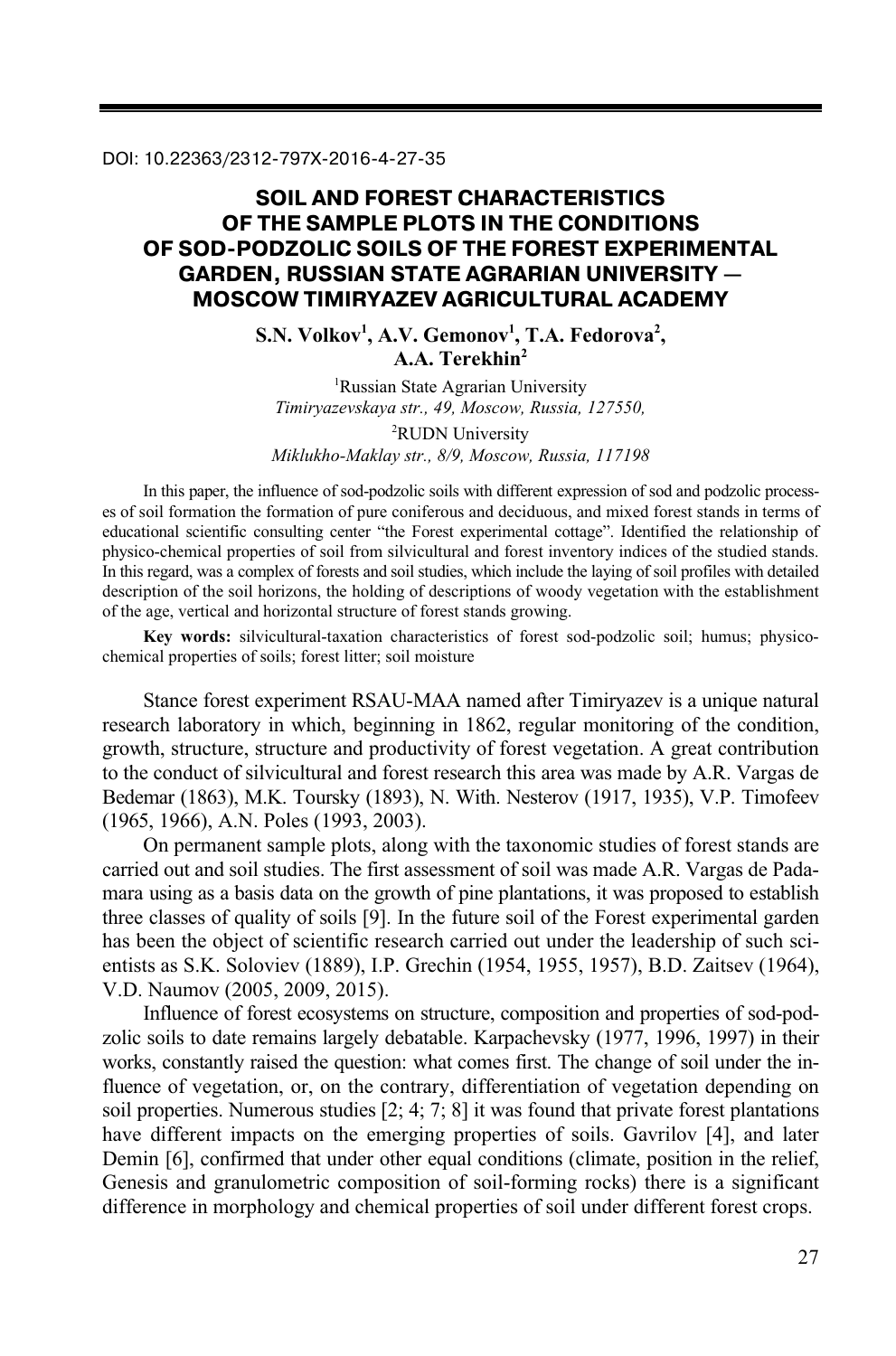Largely unclear is the question of the role of sod and podzolic processes in the formation of sod-podzolic soils. According to Lebedeva, Tonkonogov [8], organogenic horizons are mostly carriers of a near memory associated with the capacity of modern external environment; and eluvial median horizon, keep, especially, information about the properties of Litomerice and transformed in the process of soil formation substrate and are native mostly a distant memory, associated with the peculiarities of soil formation in terms of climate and biota in past stages. The upper horizons of the soils to the greatest extent affected by changes in heat and moisture corresponding to the fluctuation of these parameters for seasons and years. Their formation is dependent on the receipt of litter and mortality, their number, nature and speed of decomposition of organic matter, the characteristics of the process of humification. Soil-forming processes affect primarily the upper strata of soils that are experiencing the most vivid reflection of the intensity and specifics of their manifestations, dynamics and orientation, also in the literature there is a reverse opinion. In studies of T.N. Minina (1992), conducted on sod-podzolic soils not confirmed the statement about high dynamic labile forms of humus. For received data, significant differences in the content of organic substances that go into the pyrophosphate extract during 3 months (May-July), was absent, this was observed in soils with different humus content.

Thus, the analysis of literature data showed that there are different points of view on the question of the role of the arboreal plantations of different composition on the properties of forest sod-podzolic soils. Insufficiently studied question on seasonal dynamics of organic matter in soils under different tree plantations. Of great interest is the question of changing productivity of forest stands in dependence on properties of soils in the urban environment. All this served as the basis for our research.

The aim of the study is to determine the mobility of various forms of humus under coniferous and pure deciduous, and mixed forest, establish the relationship between the capacity of the forest litter, field moisture content and qualitative composition of humus horizon. In this regard, was a complex of forests and soil studies, which include the laying of soil profiles with detailed description of the soil horizons, the holding of descriptions of woody vegetation with the establishment of the age, vertical and horizontal structure of forest stands growing.

As object of research was chosen permanent Stance forest experiment RSAU-MAA named after Timiryazev, 11M, 11E, 8H, 8O, 4O, 4N, 4M, 4L.

These data indicate the heterogeneity of the soil cover of the Forest experimental garden, which is due not only to heterogeneity in topography, but also different history and composition of woody vegetation.

The manifestation of such important properties as field soil moisture, in the present examples were specific. Identified a definite pattern under pure plantations (both under broad-leaved and coniferous), humidity was slightly higher than under mixed. Thus, it is possible to notice that such indicator as field soil moisture depends on the composition of wood plantations. This is because the woody vegetation creates a special microzone. Therefore, it is possible to notice that the climate, from the point of view of soil moisture, is specific under pure plantation in comparison with mixed plantations. Humidity is closely tied to microbiological processes in the soil, its value depends on their intensity. This indicator reflects the status of all modes. So we needed to watch this indicator in dynamics.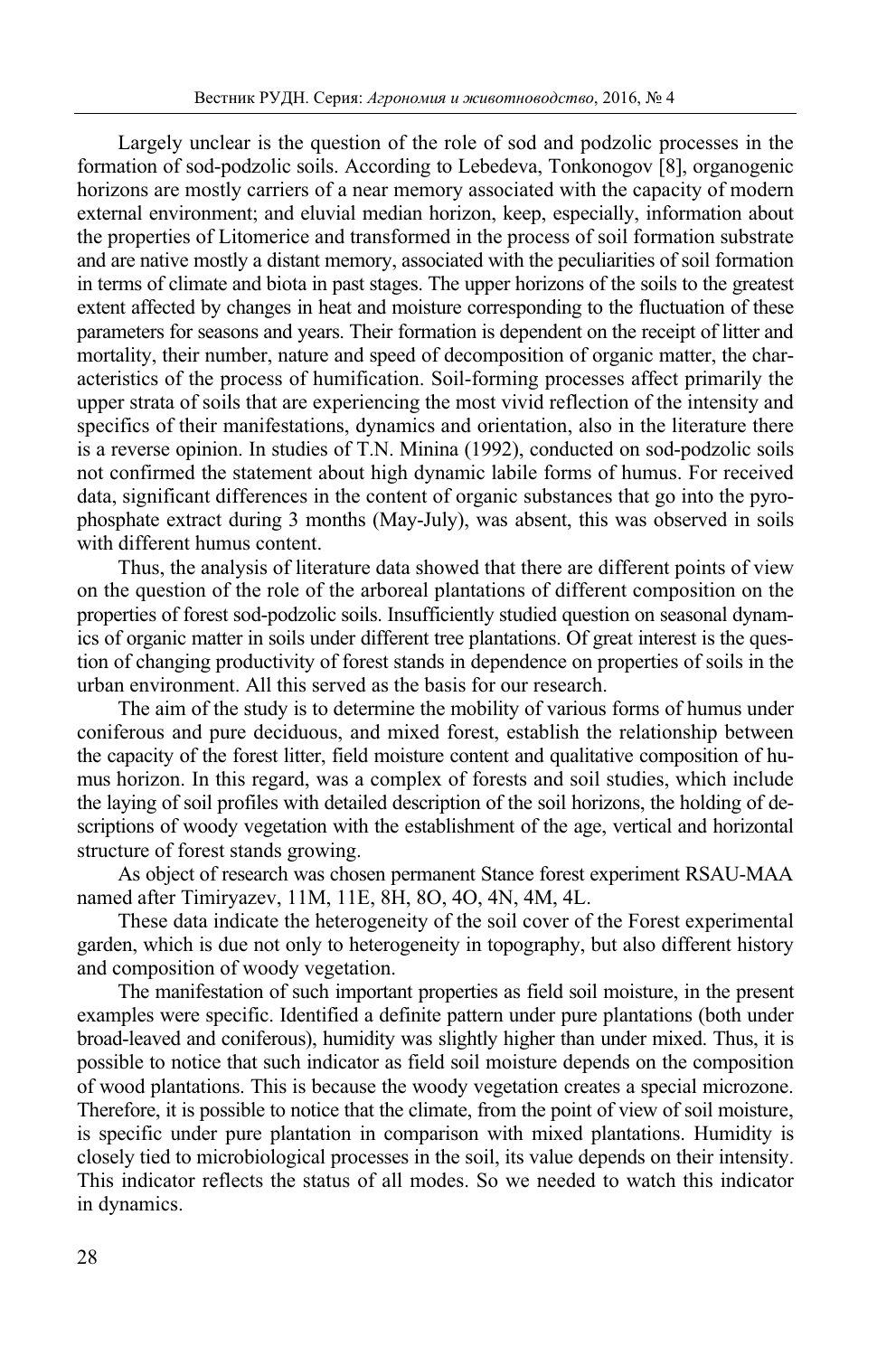| Capacity A2, cm                      | 16                                            | 18                                 | 17                                   | 15 <sup>15</sup>                    | 14                             | 19                              | 11                                     | 11                                          |
|--------------------------------------|-----------------------------------------------|------------------------------------|--------------------------------------|-------------------------------------|--------------------------------|---------------------------------|----------------------------------------|---------------------------------------------|
| Capacity A1A2, cm                    | 15                                            | 13                                 | 13                                   | 19                                  | 22                             | 14                              | 20                                     | 16                                          |
| Capacity A1, cm                      | 11                                            | 8                                  | 13                                   | 14                                  | 6                              | 5                               | 4                                      | 5                                           |
| Capacity Ao, cm                      | 3                                             | 2                                  | 5                                    | 4                                   | $\mathbf{1}$                   | 1                               | 1                                      | 1                                           |
| Soil                                 | $\Pi_{3/5}^{Aor-2}$<br>лс Мс                  | $\Pi_{1/3}^{Aor-1}$<br>сп Мп       | $\Pi_{4/4}^{\text{Aor}-1}$<br>лс Мсп | $\Pi_{3/5}^{\text{Aor}-3}$<br>лс Мп | $\Pi_{3/5}^{A}$<br>лс Млс      | $\Pi^{A}_{1/2}$<br>лс Млс       | $\Pi_{1/4}^{A}$<br>лс Мп               | $\Pi_{1/5}^{A}$<br>лс Млс                   |
| Stockm3/he                           | 408,1                                         | 314,0                              | 378,2                                | 439,4                               | 465,8                          | 340,4                           | 432,9                                  | 414.3                                       |
| Completeness                         | 0,76                                          | 0,79                               | 1,04                                 | 0,94<br>0, 10                       | 1,07                           | 0,91                            | 1,09                                   | 1,01                                        |
| Class productivity                   | $\mathbf{II}$                                 | $\mathbf{II}$                      | III                                  | $\mathbf{H}$                        | $\mathbf{H}$                   | $\mathbf{H}$                    | $\mathbf{II}$                          | $\mathbf{H}$                                |
| Height, m                            | 29,4<br>27,5                                  | 25,3                               | 24,0<br>26,4                         | 27,4                                | 25,3                           | 25,0                            | 24,4                                   | 25,2                                        |
| Diametr, cm                          | 65,3<br>39,0<br>39,2                          | 32,1<br>39,6<br>26,1               | 35,9<br>41,3<br>29,6                 | 35,2<br>11,6                        | 30,9                           | 28,4                            | 27,6                                   | 25,6                                        |
| The composi-<br>tion of the<br>stand | 40ak5Linden<br>1Birch<br>single Elm,<br>Maple | 90ak1Linden<br>single Pine,<br>Elm | 8Oak2Linden<br>single Pine           | 6Oak4Linden                         | 10Pine<br>single Birch,<br>Elm | 10Pine<br>single Elm,<br>Linden | 9Pine1Linden<br>ед. Birch,<br>Elm, Oak | 9Pine1Linden<br>single Oak,<br>Birch, Maple |
| Tier                                 | T                                             | T                                  | 1                                    | T                                   | T                              | T                               | T                                      | T                                           |
| Age, years                           | 265                                           | 90                                 | 110                                  | 120                                 | 120                            | 120                             | 138                                    | 120                                         |
| Piot                                 | М                                             | E                                  | H                                    | $\circ$                             | $\Omega$                       | N                               | м                                      | L                                           |
| Room quarter                         | 11                                            | 11                                 | 8                                    | 8                                   | 4                              | 4                               | 8                                      | 4                                           |

**Soil characteristics of the forest inventory sample plots** 

Table 1

Was drawn up a diagram of distribution of values of field moisture of each month in the pilot areas and graphs of the distribution of this value separately for each area for 7 months (June—October, April—may).

It is noticed that the character of moisture distribution in the pilot areas in April, may, June and September were similar — large values of the field moisture was observed under pure oak and pine plantations for 5—10% less moisture was soil under mixed oak and pine forest. In July there was a slightly different picture — the difference in moisture in all areas was only 5% lower than the value observed under mixed pine and oak pure stands. In August, the driest month, the lowest moisture was in the soil samples under mixed and pure oak, but in mixed and pure pine plantations humidity was higher not by much. In October, a smaller value of field moisture was observed under the pure pine and mixed oaks.

Figure 1 presents the average values of field moisture.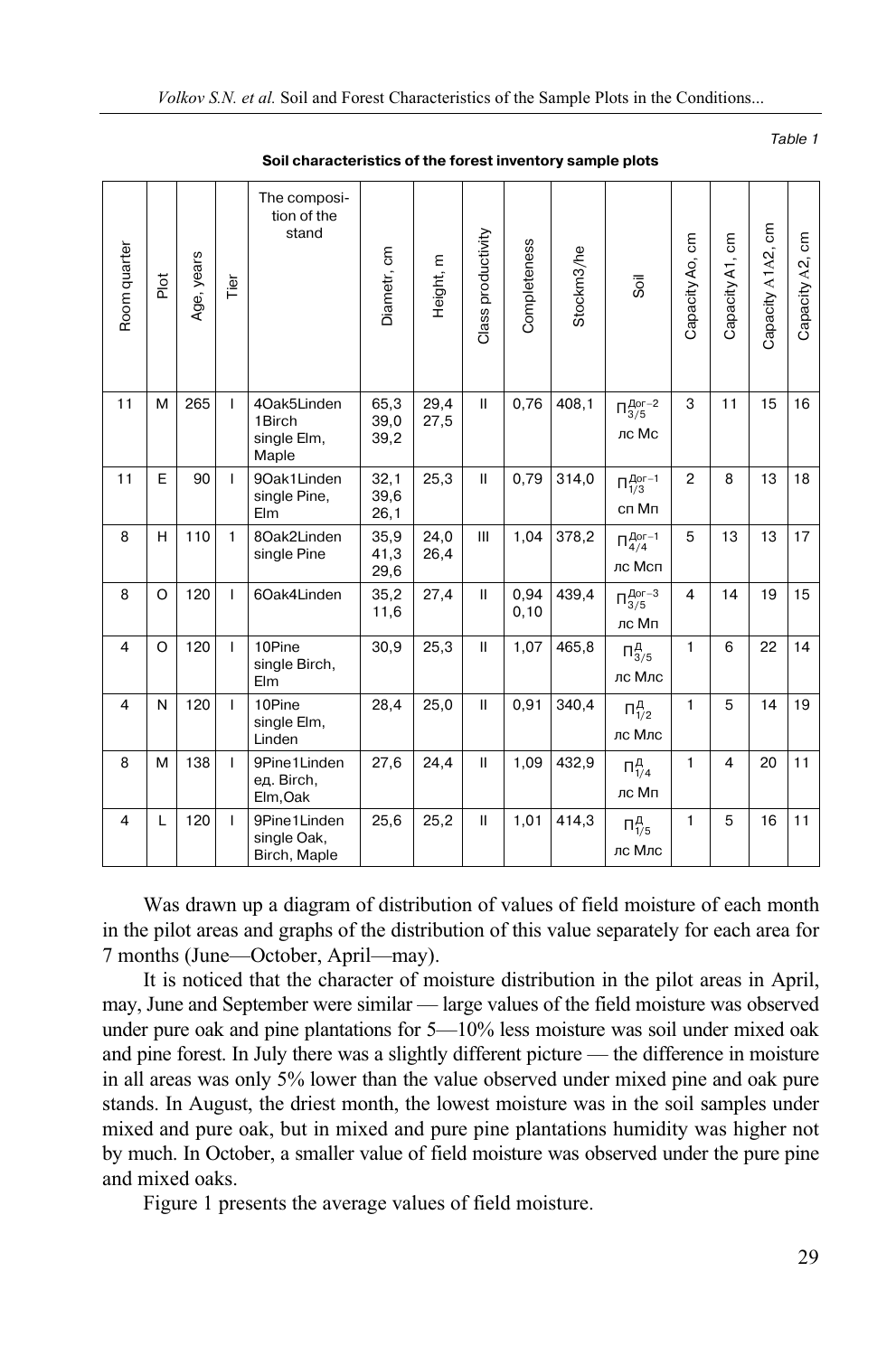



**Figure 2.** Сhange the field of humidity under pure and mixed oak and pine forest

The nature of the change of soil moisture under pure and mixed plantations is similar, maxima in spring months, and the lows in August, which is associated with the composition of plantations object of study. Under mixed and pure oak plantations change in the field of humidity occurred similarly, and under mixed pine plantations was observed, a slightly different picture in June and July humidity had a rather larger values and modified slightly in August, its value has decreased dramatically, little changed by September, and in October there was another high, and not very different in magnitude from the results taken in April of the following year. Under the pure pine plantations, the maximum value of humidity was observed in June and April, and the changes from July to October was pretty smooth.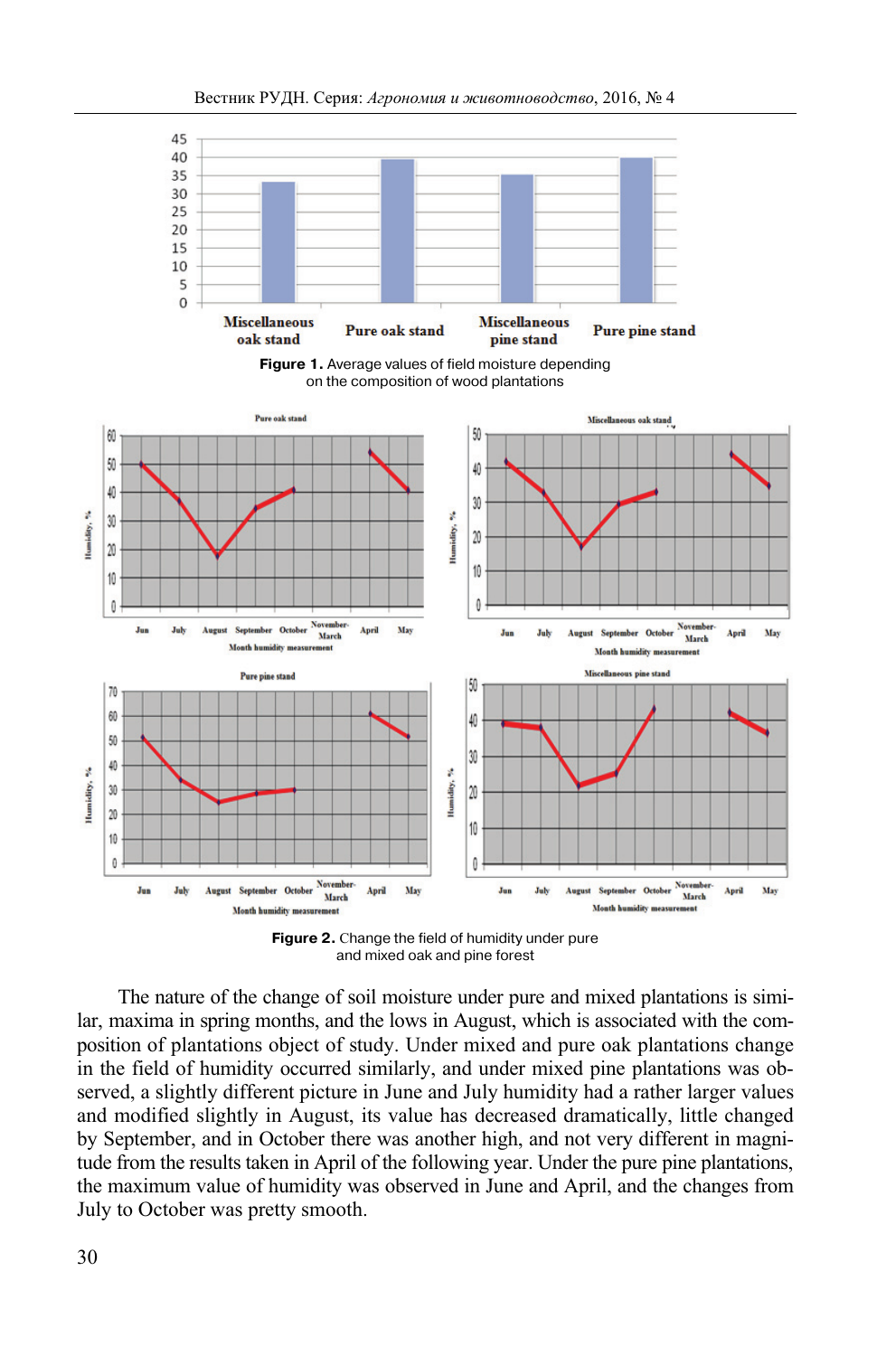

**Figure 3.** The capacity of the forest litter

According to Morozov (1912), litter plays a dominant role in the issue of forest impact on soil. Mats serve as the first battery and natural substances, the most important source of rolling organic substances, which migrate in the soil profile and within the profile of the litter is a sequential transformation of organic matter of the litter. The composition and structure of litter varies depending on the structure of forest stands, development of undergrowth, age, completeness, and sanitary condition. Properties of forest litter are in close genetic connection with the composition of plant residues, which formed a litter, and from the context in which the formation. A study of the forest litter showed that its capacity is closely linked with the composition of wood plantations (figure 3).

This diagram clearly shows that the capacity of the forest litter depends on the wood plantings presented on this space. The maximum value of power observed on the area of VIII H and VIII square O involved in pure oak plantations. Slightly less power is the  $A_0$  horizon on the test areas M and E XI quarter, due to the fact that here in addition to oak, there are plantations and other tree species. The same power of the forest litter are plot O, N, M, L, IV block, located under the Mixed and pure pine plantations. The capacity of the  $A_0$  horizon in these areas are minimal and make 1 cm, and are almost decayed and very thick. Hence it can be concluded that the litter of broad-leaved trees are more abundant and easier to transform.

Forest litter was collected in dynamics by months (June—October, April—may). Table 16 clearly describes the changes its power depending on the time of selection and composition of the woody planting plots.

The capacity of the forest floor, as can be seen from table 3, it is highly dynamic, which changes not only depending on the composition of plantations, but depending on the time of sampling.

As noted above, the largest capacity of the horizon  $A_0$  was observed under deciduous stands, and lowest under conifers. However, this figure varies depending on the time of year. The maximum capacity of the litter observed in October, because at this time there is a leaf fall, and in the composition of litter is not only a waste of the past, but the litter of the current year. Under pure coniferous plantations changes the capacity of the forest litter was not observed, and under mixed coniferous — a slight increase in October, which is due to the litter of deciduous trees and underbrush.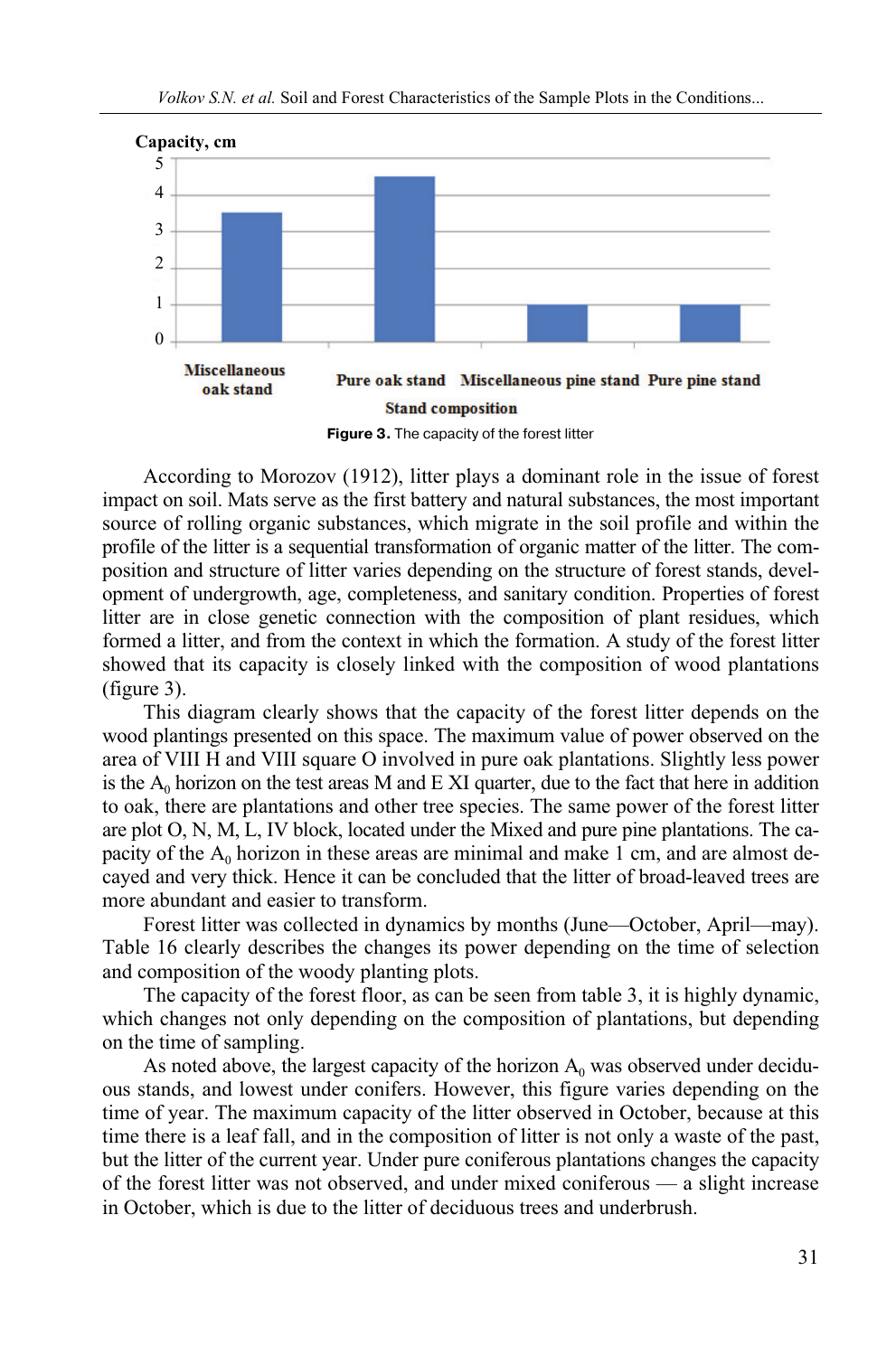Table 2

| expacity of the forecentted in the investigated toot areas |                                       |      |        |                  |         |       |     |  |  |
|------------------------------------------------------------|---------------------------------------|------|--------|------------------|---------|-------|-----|--|--|
|                                                            |                                       |      |        | A month sampling |         |       |     |  |  |
| Plot                                                       | Jun                                   | July | August | September        | October | April | May |  |  |
|                                                            | The capacity of the forest litter, cm |      |        |                  |         |       |     |  |  |
| 11 M                                                       | ⌒                                     | ົ    | າ      | З                | 6       | 3     | З   |  |  |
| 11 E                                                       | з                                     | 2    | 2      | 4                | 6       | 4     | 3   |  |  |
| 8 N                                                        | 5                                     | 4    | 5      | 5                | 6       | 5     | 5   |  |  |
| 8 O                                                        |                                       | 3    | 4      | 4                | 5       | 5     | 5   |  |  |
| 4 O                                                        |                                       |      |        |                  | 2       |       |     |  |  |
| 4 N                                                        |                                       |      |        |                  |         |       |     |  |  |
| 4 M                                                        |                                       |      |        |                  |         |       |     |  |  |
| 4 L                                                        |                                       |      |        |                  |         |       |     |  |  |

#### **Capacity of the forest litter in the investigated test areas**

#### **The capacity of the forest litter, cm**







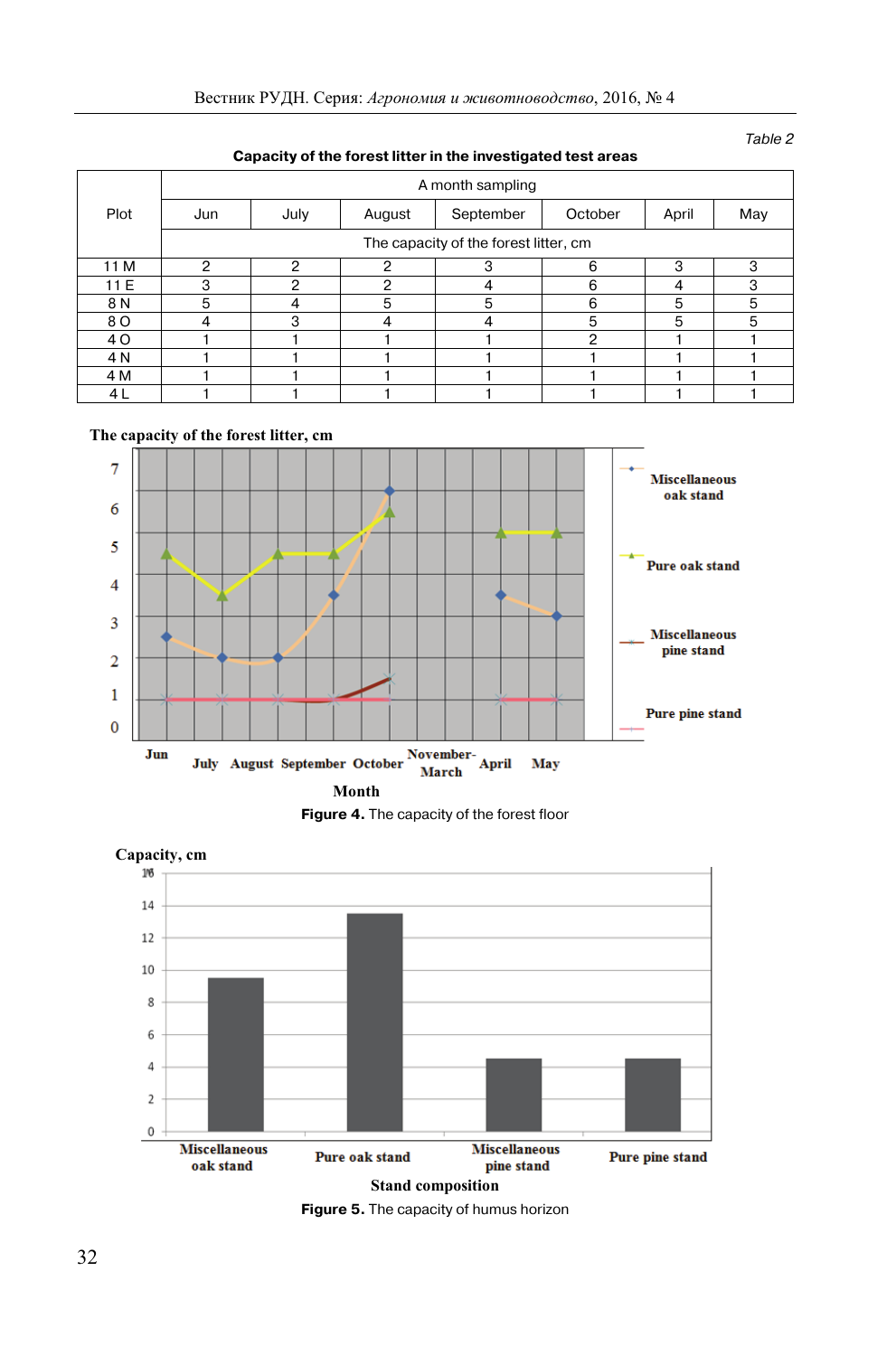The minimum capacity of the litter observed in the summer months (June—August), at this time, the conditions for microbial growth are optimal, manifested their active life, expressed increased rate of biological decomposition of the organic substrate (figure 4).

The humus-eluvial horizon in different experimental areas is presented in chart form in figure 5.

On the picture you can see that the humus-eluvial horizon depends on the composition of plants on sample plots. The greatest capacity of the  $A_1$  horizon surface areas with a predominance of deciduous vegetation, which is faster transformered and contributes to the accumulation of soil organic matter. In Piazza VIII grow On pure oak stands, the humus-eluvial horizon there was the highest.

A little less power had the A1 horizon in Piazza VIII N, here the wood vegetation is presented by oak trees. The space occupied mixed oak plantations were even less sensitive to the power of the humus-eluvial horizon, but the lowest it was in the squares IV N I M engaged in mixed and pure pine plantations slightly more power horizon  $A_1$  in the squares of the fourth quarter and L are also employed in mixed and pure pine plantations.

The dependence between the humus-alluviales the horizon and capacity of the forest floor. The highest values are observed under broad-leaved forest and lowest under conifers.

The research conducted in the soil on permanent sample plots Forest experiment station RGAU-MAA showed that between the capacity of the forest litter, humus-alluviales horizon, the value of humus content, its qualitative composition, as well as field moisture content revealed the General nature of the distribution, which indicates their close relationship. As can be seen from the graphs, between the considered indicators of the close relationship, which is determined by the composition of wood plantations. The capacity of the forest litter, field soil moisture depends primarily on the composition of the plantings and, as our research has shown, dynamically change according to months and seasons. It is the composition of the forest affects sod soil-forming process and, as a consequence, it is displayed in the capacity humus-alluviales horizon and humus content in sod-podzolic soils. The dependence between the parameters determined by the composition of woody plants, humus content and its qualitative composition.

Soil reflects both genetic and biogeocenosis properties, the resulting functioning of the forest ecosystem. Changes in the soil caused by the effects of various forest crops, ultimately lead to changes in forest properties, which in turn affects the nature of the plantations and their productivity.

## **Insights**

1. Conducted inventory survey of pilot areas 11, 8, and 4 blocks. Studied composition and age of trees. Tree planting area M (4Д5Лп1Б units In a, CL, I) and E (9Д1Лп units. With, In) the 11th quarter are mixed, with a predominance of oaks; N (8Д2Лп units C) and (10Д4Лп) 8th quarter is represented by pure stands of oaks; ON(10S unit B, E, V) and N (10C per, PL, B) 4th quarter are mixed stands dominated by pine trees, and M (9С1Лп units B, C, D) and L (9С1Лп units D, B, C) is the pure pine plantations.

2. Morpho-genetic study of sod-podzolic soils showed that the sample area differ according to the capacity and composition of litter and the power of humus and eluvial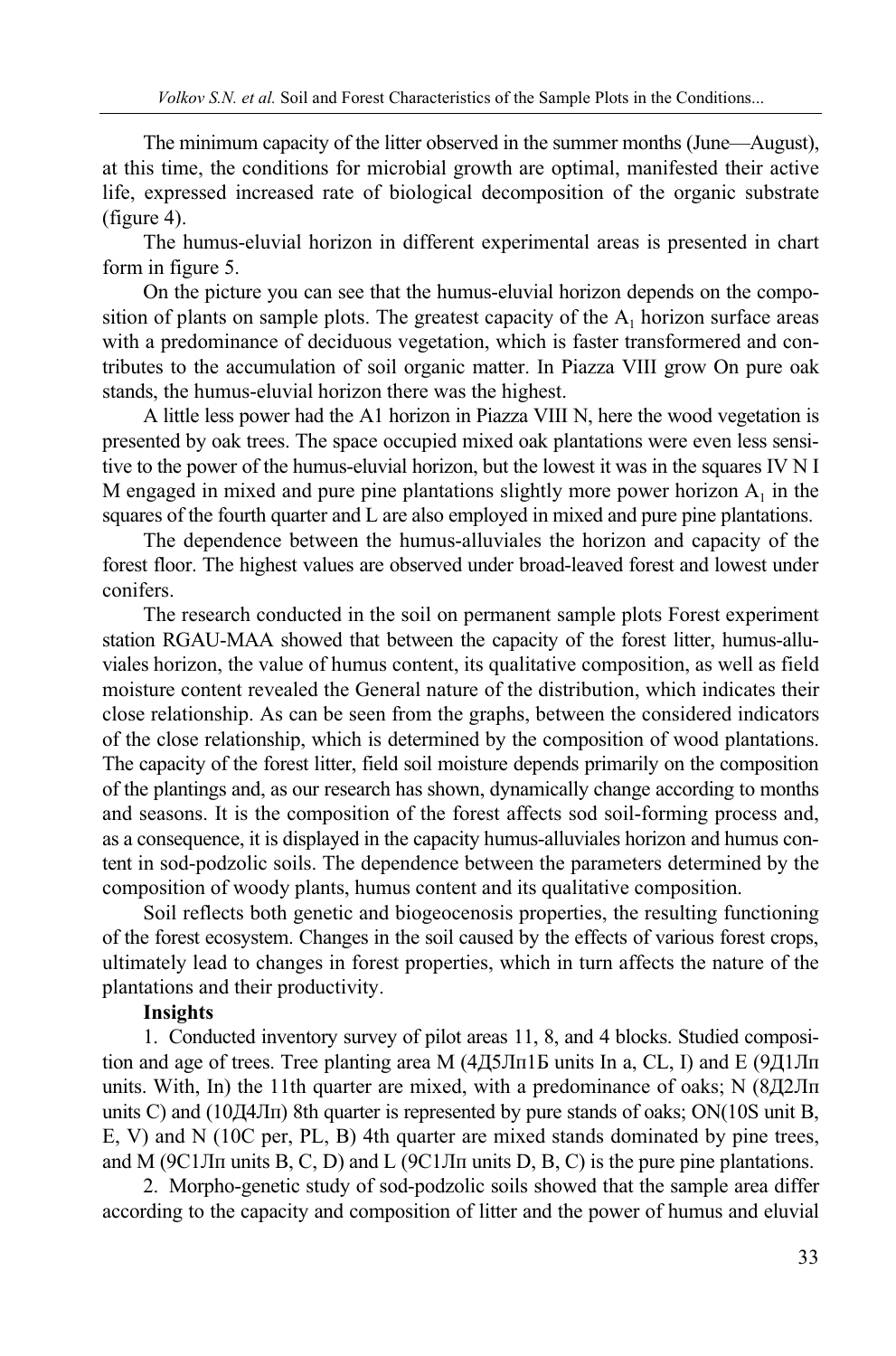horizons. Most power horizons  $A_0$  and  $A_1$  was observed under the pure and mixed oak plantations. The capacity of the forest litter on the areas with mixed pine and pure pine plantations differed only slightly. The humus layer was higher in the soil under mixed pine, compared to pure pine plantations.

3. The Capacity of the forest litter and humus layer have similar patterns. With the increase in the share of broad-leaved trees in mixed plantings increases the humus layer.

4. The Capacity of the forest litter was changed only slightly under pure and mixed coniferous stands, the reverse situation was observed on the sample areas with deciduous vegetation. Least power  $A_0$  is marked in summer, when the rate of decomposition of organic matter maximum, due to the high activity of microorganisms. Maximum amount of litter observed in October after leaf under deciduous trees, and the minimum in summer under coniferous vegetation. The capacity of the forest floor varies depending on the season of the year.

5. Found that a positive effect on the soil have a broad-leaved tree species, which contribute to the formation of a more powerful humus horizon in comparison with soils under pine plantations. Reducing the capacity of the humus horizon is noted in the series: pure oak plantations — mixed plantations of oak — pine mixed stands and pure pine stands.

6. The Amount of hygroscopic moisture varies slightly by month and not depend on the composition of wood plantations.

7. The value of the field humidity varies by month and depending on the composition of wood plantations. This preserves the General pattern: field moisture content is higher in soils of the sample plots in almost all months occupied by pine plantations and lower in soils of plots with oak plantings.

8. In the soils under deciduous vegetation, the humus content is higher than under the mixed and pure coniferous stands.

9. The dependences between indicators: the capacity of forest litter, field moisture content, humus content and qualitative composition of humus horizon.

© S.N. Volkov, A.V. Gеmonov, T.A. Fedorova, A.A. Terekhin, 2016

## **REFERENCES**

- [1] Bogatyrev L.G., Sapozhnikova V.A., Voegele A.A. Transformation of organic matter in the pine ecosystem as one of the criteria of estimation of intensity of cycle. Bulletin of Moscow University, No. 3, 1999, pp. 13—24.
- [2] Vargas de Bedemar A.R. Mensuration forest cottage Petrovskaya agricultural Academy. A handwritten report. M., 1863, p. 281.
- [3] Gavrilov K.A. Impact of different forest plantations on the soil. Forestry, No. 3, 2000, pp. 30—37.
- [4] Gerasimova M.I., Isachenkova L.B. "Short memory" of sod-podzolic soils in forest regeneration successions In the book "soil Memory". M.: Publishing house LKI, 2008. P. 638—649.
- [5] Demin G.V. Influence of different forest types on the content and qualitative composition of humus in soddy-podzolic soils. // Forest Bashkortostan'. Modern heritage and prospects. Ufa, 2004.
- [6] Dobrovolsky G.V. Diversity of the Genesis and functions of forest soils // Soil science. 1993.